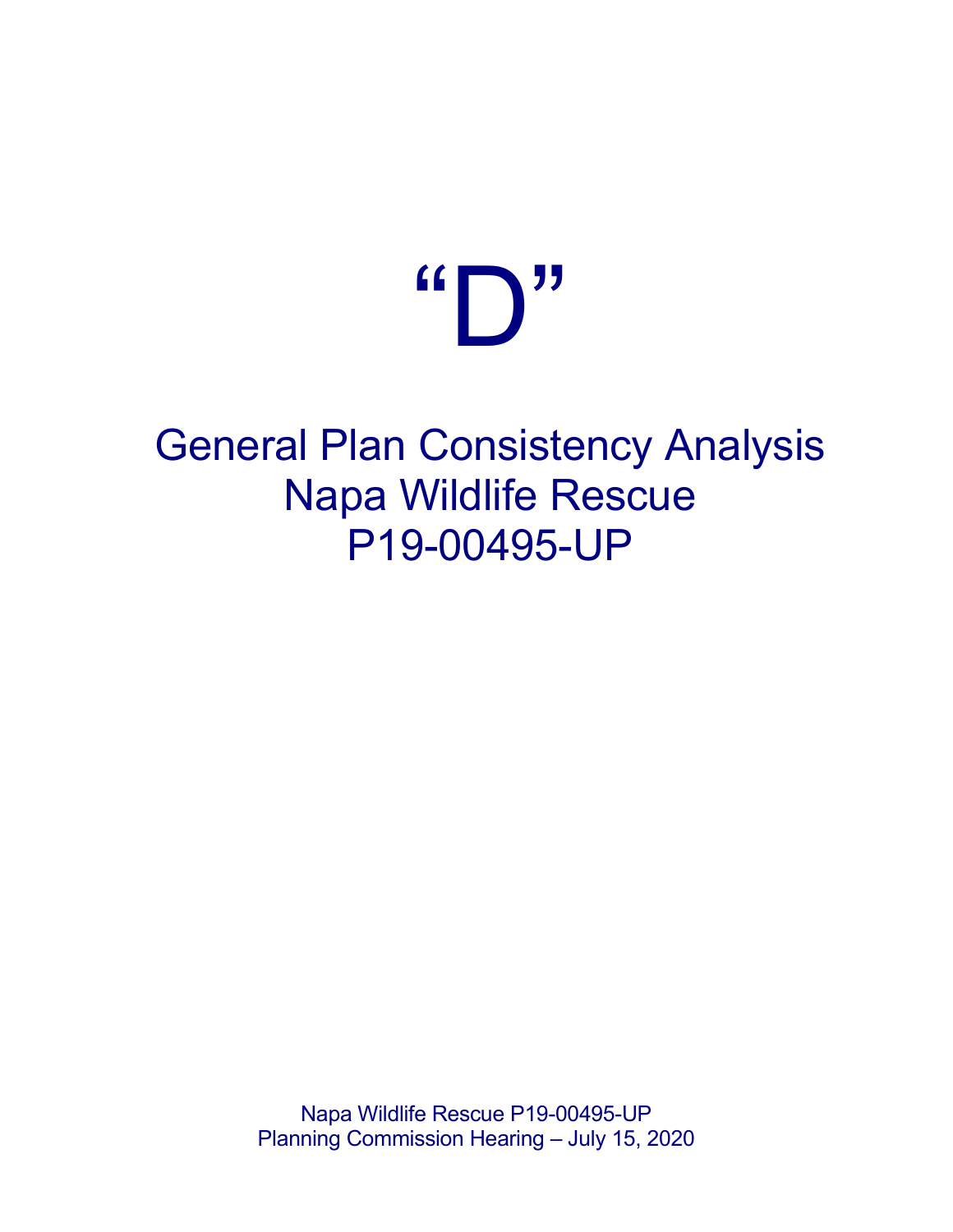| <b>General Plan Policy</b>                                                                                                                                                                                                                                                                                                                                                                                                                                                                                                                                                                                                                                                                                                                                                                                                                                                                                                                                                                                                                                                                                                                   | <b>Consistency Discussion</b>                                                                                                                                                                                                                                                                                                                                                                                                                                                                                                                                                                     |
|----------------------------------------------------------------------------------------------------------------------------------------------------------------------------------------------------------------------------------------------------------------------------------------------------------------------------------------------------------------------------------------------------------------------------------------------------------------------------------------------------------------------------------------------------------------------------------------------------------------------------------------------------------------------------------------------------------------------------------------------------------------------------------------------------------------------------------------------------------------------------------------------------------------------------------------------------------------------------------------------------------------------------------------------------------------------------------------------------------------------------------------------|---------------------------------------------------------------------------------------------------------------------------------------------------------------------------------------------------------------------------------------------------------------------------------------------------------------------------------------------------------------------------------------------------------------------------------------------------------------------------------------------------------------------------------------------------------------------------------------------------|
| Policy AG/LU-4: The County will reserve<br>agricultural lands for agricultural use including<br>lands used for grazing and watershed/open space,<br>except for those lands which are shown on the<br>Land Use Map as planned for urban development.                                                                                                                                                                                                                                                                                                                                                                                                                                                                                                                                                                                                                                                                                                                                                                                                                                                                                          | Consistent. The zoning designation of the project<br>site is Agricultural Watershed (AW). The<br>proposed land use, a Wildlife Rescue Center, is<br>only allowed a Use Permit within the AW zoning<br>designation. By utilizing an existing developed<br>parcel and proposing no expansion of existing<br>structures the applicant is not potentially<br>developing an undeveloped site within the AW<br>zoning designation.                                                                                                                                                                      |
| Policy AG/LU-5: The County will promote an<br>agricultural support system including physical<br>components (such as farm labor housing,<br>equipment supply and repair) and institutional<br>components (such as 4-H, FFA, agricultural and<br>natural resources education and experimentation.                                                                                                                                                                                                                                                                                                                                                                                                                                                                                                                                                                                                                                                                                                                                                                                                                                              | Consistent. Napa Wildlife Rescue is a non-profit<br>501c3 organization which maintains a United<br>States Fish and Wildlife Service Special Purpose<br>Possession permit and a California State Fish and<br>Game Native Species Exhibiting permit. Both of<br>these permit are educational in purpose. Napa<br>Wildlife Rescue regularly promotes wildlife<br>education in elementary schools with a formal<br>curriculum taught by a part-time education<br>coordinator. Wildlife appreciation and education<br>are also taught outside of the classroom at multiple<br>county-wide events.      |
| Policy AG/LU-9: The County shall evaluate<br>discretionary development projects, re-zonings,<br>and public projects to determine their potential for<br>impacts on farmlands mapped by the State<br>Farmland Mapping and Monitoring Program,<br>while recognizing that the state's farmland<br>terminology and definitions are not always the<br>most relevant to Napa County, and shall avoid<br>converting farmland where feasible. Where<br>conversion of farmlands mapped by the state<br>cannot be avoided, the County shall require long-<br>term preservation of one acre of existing farm land<br>of equal or higher quality for each acre of state-<br>designated farmland that would be converted to<br>nonagricultural uses. This protection may consist<br>of establishment of farmland easements or other<br>similar mechanism, and the farmland to be<br>preserved shall be located within the County and<br>preserved prior to the proposed conversion. The<br>County shall recommend this measure for<br>implementation by the cities and town and<br>LAFCO as part of annexations involving state-<br>designated farmlands. | Consistent. While the Project site is designated as<br>Agricultural Resources by the Napa County<br>General Plan, historically the project site has been<br>associated with commercial and residential land<br>uses for approximately 50 years or more. The<br>project site is designated as 'Other Land' by the<br><b>Farmland Mapping and Monitoring Program</b><br>(California Department of Conservation 2016a).<br>As such, the site is not suitable as farmland or for<br>agricultural activities. Implementation of the<br>Project would not convert farmland to non-<br>agricultural use. |

## Napa Wildlife Rescue General Plan Consistency Analysis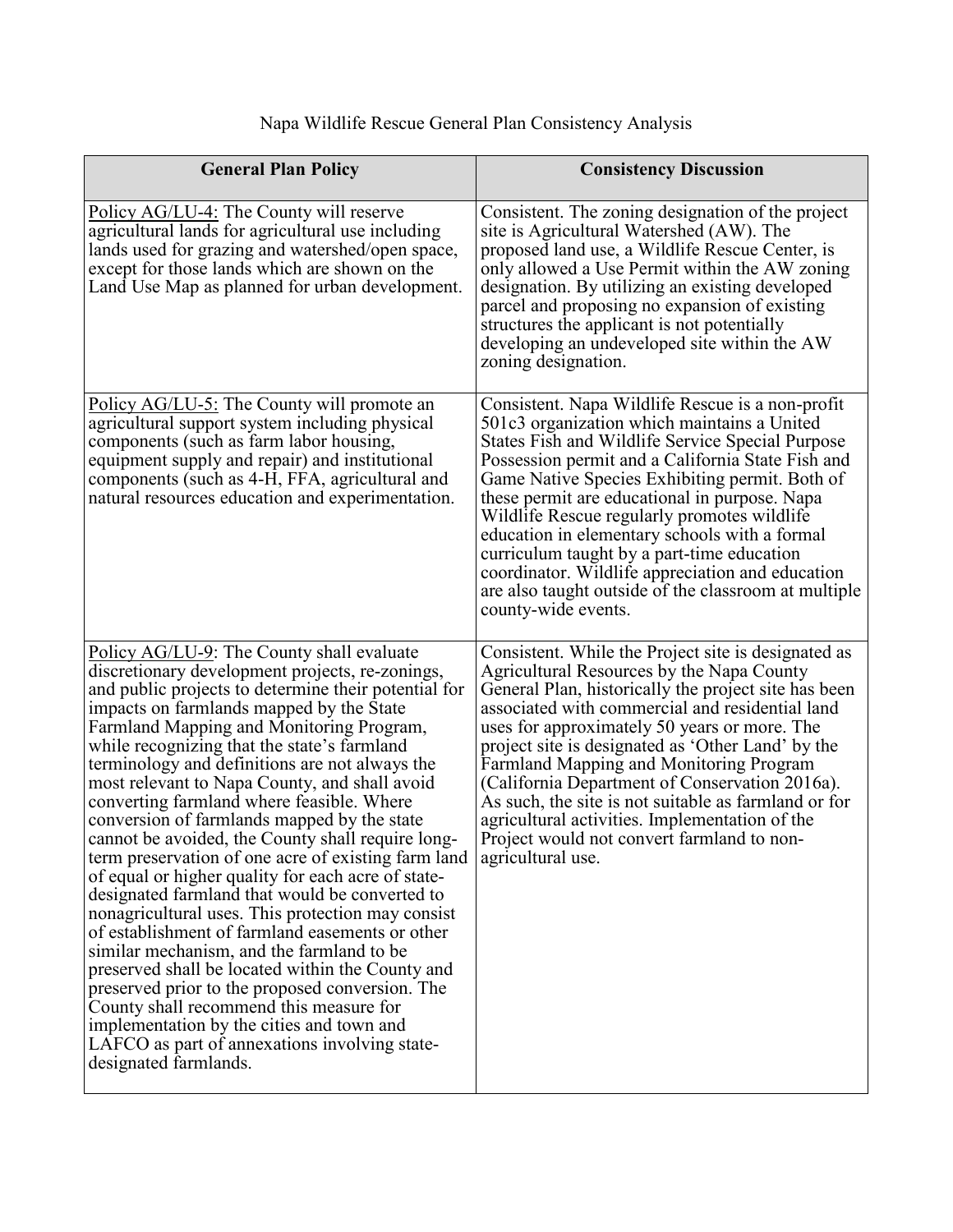| <b>General Plan Policy</b>                                                                                                                                                                                                                                                                                                                                                                                                                                                                                                                                                                                                                                                                                                                                                                                                                                                                                                                                                                                                                                                                                                                                                                                                                                                                                                                                                                                                                                                                                                      | <b>Consistency Discussion</b>                                                                                                                                                                                                                                                                                                                                                                                                                                                                                                                                                                                                                                                                                                |
|---------------------------------------------------------------------------------------------------------------------------------------------------------------------------------------------------------------------------------------------------------------------------------------------------------------------------------------------------------------------------------------------------------------------------------------------------------------------------------------------------------------------------------------------------------------------------------------------------------------------------------------------------------------------------------------------------------------------------------------------------------------------------------------------------------------------------------------------------------------------------------------------------------------------------------------------------------------------------------------------------------------------------------------------------------------------------------------------------------------------------------------------------------------------------------------------------------------------------------------------------------------------------------------------------------------------------------------------------------------------------------------------------------------------------------------------------------------------------------------------------------------------------------|------------------------------------------------------------------------------------------------------------------------------------------------------------------------------------------------------------------------------------------------------------------------------------------------------------------------------------------------------------------------------------------------------------------------------------------------------------------------------------------------------------------------------------------------------------------------------------------------------------------------------------------------------------------------------------------------------------------------------|
| Policy AG/LU-12: No new non-agricultural use or<br>development of a parcel located in an agricultural<br>area shall be permitted unless it is needed for the<br>agricultural use of the parcel, except as provided in<br>Policies AG/LU-2, AG/LU-5, AG/LU-26, AG/LU-<br>44, AG/LU-45, and ROS-1.                                                                                                                                                                                                                                                                                                                                                                                                                                                                                                                                                                                                                                                                                                                                                                                                                                                                                                                                                                                                                                                                                                                                                                                                                                | Consistent. Please refer to the above discussion<br>concerning Policy AG/LU-5.                                                                                                                                                                                                                                                                                                                                                                                                                                                                                                                                                                                                                                               |
| Policy AG/LU-15.5: Where proposed residential,<br>commercial or industrial development abuts lands<br>devoted to agriculture production, the non-<br>agricultural uses shall be required to incorporate<br>buffer areas to mitigate potential land use conflicts<br>as conditions of approval for subdivision or use<br>permit. The type and width of buffer areas shall be<br>determined based on the character, intensity and<br>sensitivity of the abutting land uses.                                                                                                                                                                                                                                                                                                                                                                                                                                                                                                                                                                                                                                                                                                                                                                                                                                                                                                                                                                                                                                                       | Consistent. Vineyards are located to the northeast<br>and northwest of the Project site. The Project site<br>has been used for commercial and residential<br>purposes for approximately 50 years or more.<br>There is currently an existing vegetation and tree<br>line buffer along the northeast and northwest<br>boundaries of the property, that shields the existing<br>non-agricultural uses from the adjacent vineyards,<br>and removal of these areas is not part of this<br>application.                                                                                                                                                                                                                            |
| Policy AG/LU-21: The following standards shall<br>apply to lands designated as Agricultural Resource<br>on the Land Use Map of this General Plan.<br>Intent: To identify areas in the fertile valley and<br>foothill areas of the county in which agriculture is<br>and should continue to be the predominant land<br>use, where uses incompatible with agriculture<br>should be precluded, and where the development<br>of urban type uses would be detrimental to the<br>continuance of agriculture and the maintenance of<br>open space which are economic and aesthetic<br>attributes and assets of the County of Napa.<br>General Uses: Agriculture, processing of<br>agricultural products, single-family dwellings.<br>Minimum Parcel Size: 40 acres, except that parcels<br>with a minimum size of 2 acres may be created for<br>the sole purpose of developing farm labor camps<br>by a local government agency authorized to own<br>or operate farm labor camps, so long as the<br>division is accomplished by securing the written<br>consent of a local government agency authorized<br>to own or operate farm labor camps that it will<br>accept a conveyance of the fee interest of the<br>parcel to be created and thereafter conveying the<br>fee interest of such parcel directly to said local<br>government agency, or entering into a long-term<br>lease of such parcels directly with said local<br>government agency. Every lease or deed creating<br>such parcels must contain language ensuring that if | Consistent. While the Project site is designated as<br>Agricultural Resources by the Napa County<br>General Plan, historically the project site has been<br>associated with commercial and residential land<br>uses for approximately 50 years or more and<br>includes several existing structures.<br>Implementation of the Project would not convert<br>any existing land used for agricultural purposes to<br>any non-agricultural use. Additionally, no existing<br>farmland would be converted. As discuss in<br>AG/LU-9 the proposed Wildlife Rescue Center<br>constitutes an agricultural support system which<br>supplies natural resource education to the<br>community and is thus compatible with<br>agriculture. |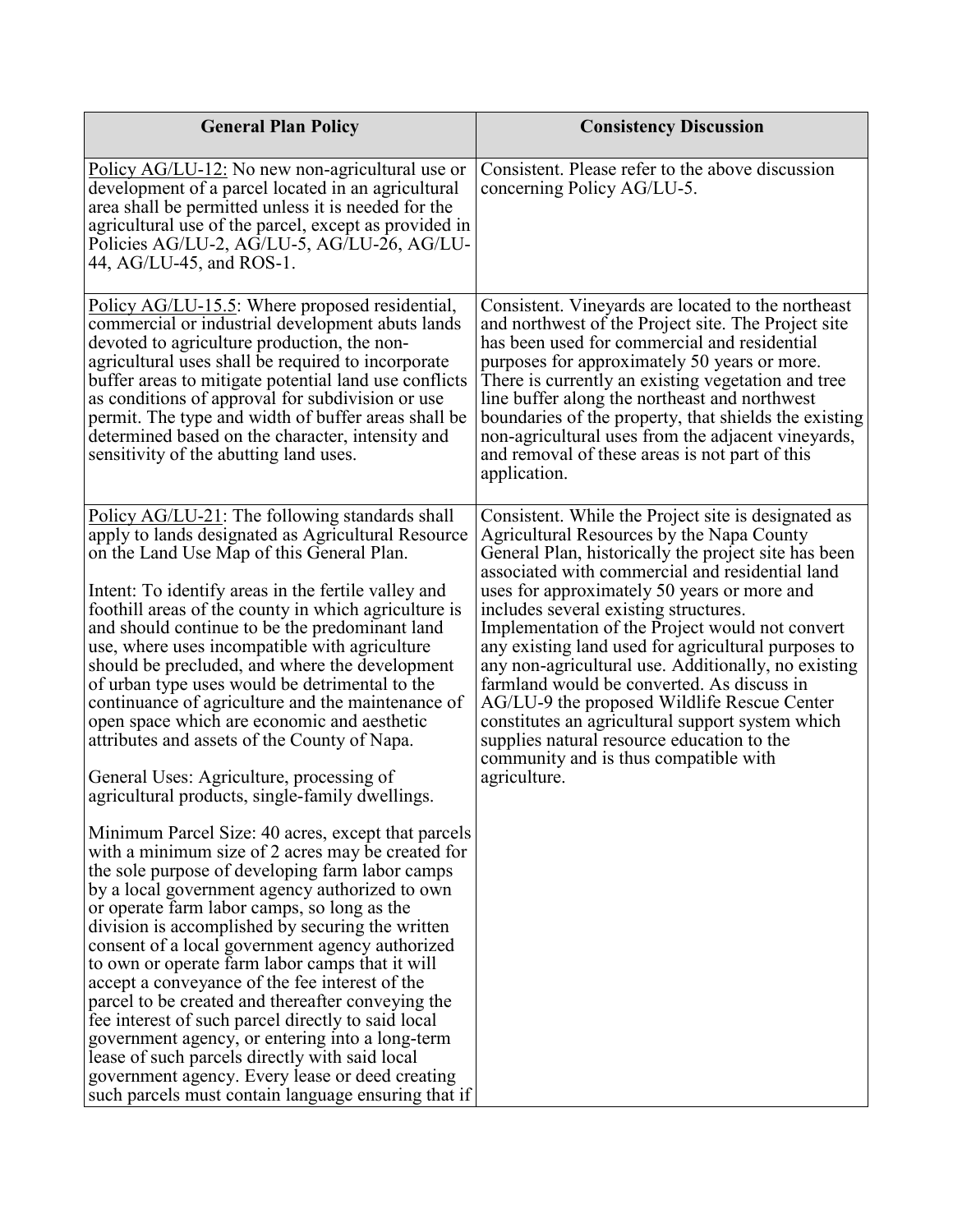| <b>General Plan Policy</b>                                                                                                                                                                                                                                                                                                                                                                                                                                                                                                                                                                                                                                                                                                                                                                                             | <b>Consistency Discussion</b>                                                                                                                                                                                                                                                                                                                                                                                                                                                                                                                                                                                                                                                                                                                                                                                                                                                                                                       |
|------------------------------------------------------------------------------------------------------------------------------------------------------------------------------------------------------------------------------------------------------------------------------------------------------------------------------------------------------------------------------------------------------------------------------------------------------------------------------------------------------------------------------------------------------------------------------------------------------------------------------------------------------------------------------------------------------------------------------------------------------------------------------------------------------------------------|-------------------------------------------------------------------------------------------------------------------------------------------------------------------------------------------------------------------------------------------------------------------------------------------------------------------------------------------------------------------------------------------------------------------------------------------------------------------------------------------------------------------------------------------------------------------------------------------------------------------------------------------------------------------------------------------------------------------------------------------------------------------------------------------------------------------------------------------------------------------------------------------------------------------------------------|
| the parcel is not used as a farm labor camp within<br>three years of the conveyance or lease being<br>executed or permanently ceases to be used as a<br>farm labor camp by a local government agency<br>authorized to develop farm labor camps, the parcel<br>will automatically revert to, and merge into, the<br>original parent parcel.                                                                                                                                                                                                                                                                                                                                                                                                                                                                             |                                                                                                                                                                                                                                                                                                                                                                                                                                                                                                                                                                                                                                                                                                                                                                                                                                                                                                                                     |
| Maximum Building Intensity: One dwelling per<br>parcel (except as specified in the Housing<br>Element). Nonresidential building intensity is non-<br>applicable, but where practical, buildings will be<br>located off prime soils.                                                                                                                                                                                                                                                                                                                                                                                                                                                                                                                                                                                    |                                                                                                                                                                                                                                                                                                                                                                                                                                                                                                                                                                                                                                                                                                                                                                                                                                                                                                                                     |
| Policy $AG/LU-29$ : Government uses and public<br>uses shall be permitted in appropriate locations.<br>Only those new governmental and public utility<br>uses which specifically implement programs<br>mandated by the state or federal government shall<br>be permitted in non-urban areas. On Parcels which<br>are designated Agricultural Resource or<br>Agriculture, Watershed and Open Space on the<br>Napa County Land Use Map, governmental uses<br>and public utility uses existing as of 1983 shall be<br>allowed to continue to operate and to use the<br>existing buildings and/or facilities but shall be<br>allowed to expand in size and volume of business<br>only for the purpose of modernizing the facilities<br>and meeting additional demonstrated public needs<br>to the extent permitted by law. | Consistent. Napa Wildlife Rescue is applying for a<br>Use Permit to operate a Wildlife Rescue Center<br>which is defined in Napa County Code §18.08.638<br>as "a facility permitted by the U.S. Department of<br>the Interior, the U.S. Fish and Wildlife Service,<br>and/or the California Department of Fish and<br>Game addressing the rehabilitative needs of<br>wildlife where such wildlife species are now or<br>once were native to the county". Napa Wildlife<br>Rescue maintains wildlife rehabilitation permits<br>with the United States Fish and Wildlife Service<br>and the California Fish and Game. By holding<br>these permits Napa Wildlife Rescue acts on the<br>behalf of these agencies in implementing wildlife<br>rehabilitation programs within Napa County. The<br>subject site, located in a non-urban area, is an<br>appropriate choice for what is essentially<br>functioning as a government land use. |
| Policy CC-5: Recognizing that vineyards are an<br>accepted and attractive visual feature of Napa<br>County, but that visual changes can cause public<br>concern, the County shall require the retention of<br>trees in strategic locations when approving<br>conversion of existing forested land to vineyard in<br>order to retain landscape characteristics of the site<br>when viewed from public roadways and shall<br>require the retention of trees to screen non-<br>agricultural activities and other proposed<br>developments.                                                                                                                                                                                                                                                                                | Consistent. The project site includes existing<br>vegetation and trees along the project boundaries<br>of adjacent roads Cuttings Wharf Road and Middle<br>Avenue. The vegetation and tree cover screen the<br>project entirely from both these public roadways<br>save for a small section located at the project<br>driveway.                                                                                                                                                                                                                                                                                                                                                                                                                                                                                                                                                                                                     |
| Policy CON-2: Maintain and enhance the existing<br>level of biodiversity                                                                                                                                                                                                                                                                                                                                                                                                                                                                                                                                                                                                                                                                                                                                               | Consistent. Napa Wildlife Rescue is permitted<br>through the state and federal governments to<br>provide temporary care and rehabilitation for sick,<br>orphaned or injured wildlife.                                                                                                                                                                                                                                                                                                                                                                                                                                                                                                                                                                                                                                                                                                                                               |